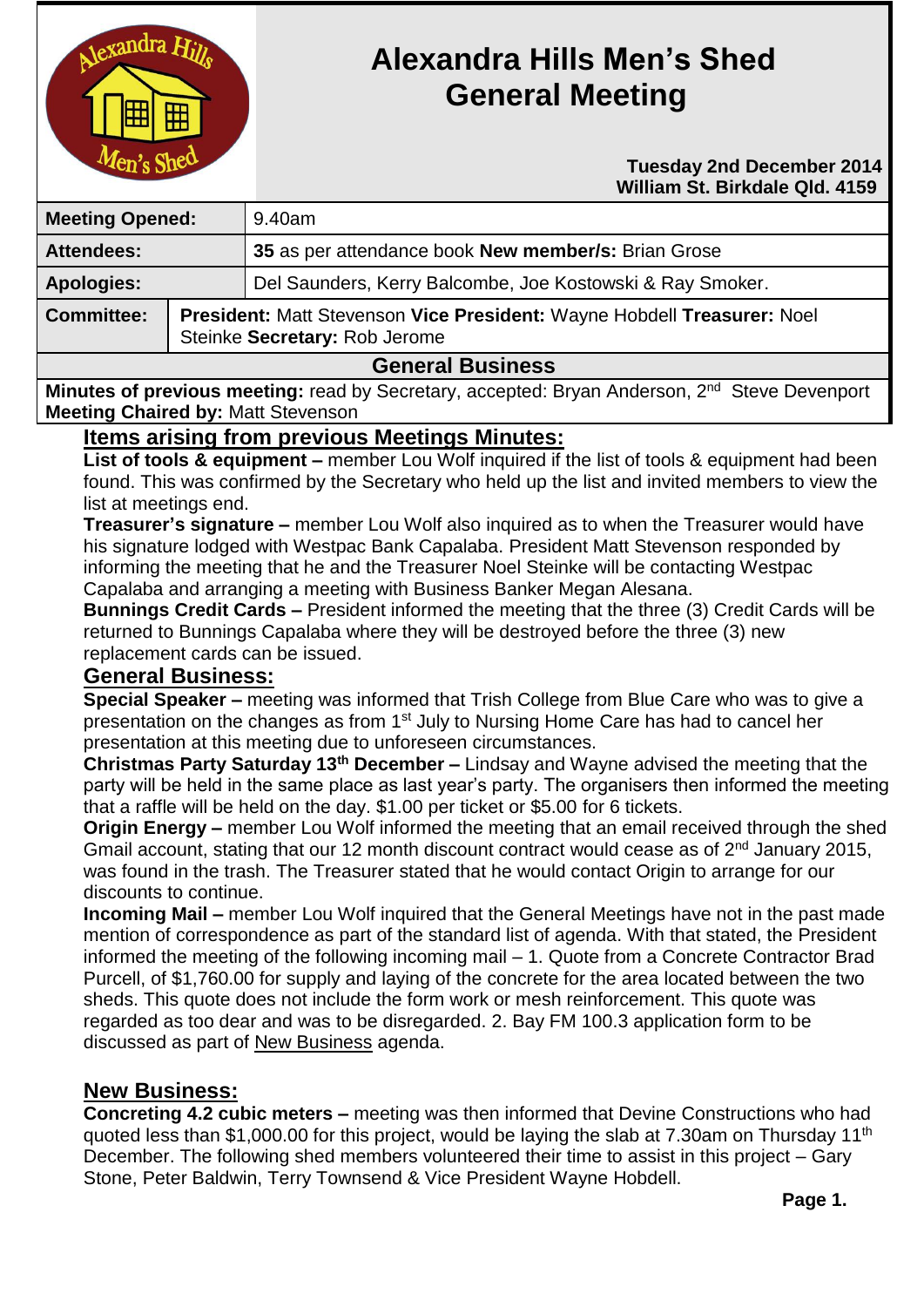#### **CONTINUED..................New Business: Page 2.**

**Bay FM application –** President requested that the Secretary who is financial member of Bay FM explain to the meeting the benefits attributed to A.H.M.S. for being a member of this Community Radio Station. The Secretary informed the meeting that the annual fee of \$99.00 will cover 22 aired advertisements as well as invitations for on-air live discussions about the Men's Shed and how we assist the local community. The Secretary also informed the meeting that Bay FM's Vice President Laraine Dillan, had outlined that the A.H.M.S. would have a tailored plan special to A.H.M.S. needs.

**A.H.M.S. Newsletter –** member Darren Choy raised the idea that A.H.M.S. should have a monthly Newsletter. All present at the meeting were asked who of them would like to take on this project. Lindsay Schwager who has editorial experience to his list of work achievements, offered to write up the newsletter which would then be posted on the A.H.M.S. web site.

**A.H.M.S. Handout Flyer –** Lindsay Schwager who had offered to edit and formalise this flyer informed the meeting that he is in need of assistance to get this project up and running. Members Peter Baldwin and Lou Wolf offered to assist Lindsay with this.

**Bunnings Capalaba Thursday BBQ's –** meeting was informed that Sharon Neal the Communities Organiser at Bunnings Capalaba has given positive feedback regarding the way A.H.M.S. conduct themselves at the BBQ's. Meeting was also informed that the carpet that had previously been supplied by Bunnings Capalaba had deteriorated to the degree that it became a tripping hazard. The carpet has since been disposed of and will not be replaced. Bunnings Capalaba have made the decision to water blast the BBQ work area on a weekly basis.

**Combined Garage Sale –** meeting was informed that A.H.M.S. had made a profit on the day (treasurer's Report) Member Alan Perkins from The Redland 4WD club informed the meeting that they had a good day. Alan also informed the meeting that his club are keen to rent our Social Meeting Area starting in February 2015.

## **Projects:**

**1. Sleigh -** member Peter Baldwin was invited to discuss the Sleigh Project of which he informed all was now complete and will be used at the Redland City Carols by Candlelight Event.

**2. Steps –** member Alan Doyle then explained his technique and method of construction of the now completed steps from the lower area up to the soon to be completed concrete slab area. The steps were also inlaid with pavers by Wayne Hobdell and Eddie Hourn.

**3. Christmas Cut Outs –** meeting was then informed that Bunnings Capalaba will be donating Gift cards for the work performed by several of our members who worked on the cut outs.

**Landline for ADSL WI-FI –** meeting was informed of the need for the landline which is still connected to the shed, be recommissioned for the use of ADSL wireless modem WI-FI. The president then asked who would accept this and check out the connection. David Smith accepted this which was then 2<sup>nd</sup> by Peter Baldwin. David Smith will advise of the outcome of reconnection and associated fees.

**Incident Report Log Book –** meeting was informed of the need for an Incident Report Log Book which will be kept to register any injuries received by signed-in financial members attending work projects in or around the A.H.M.S. footprint. Member John Earle volunteered to get this information.

**Grants Submitted –** member Lou Wolf was acknowledged for his tireless work for submitting the following grants 1. Redland Foundation Community Grants Program for the Yass Torque Work Centre \$5,804.45. 2. Australian Men's Shed Association for \$4,680.00 for Work Place Health and Safety related training. It was also acknowledged that member Peter Baldwin had also assisted Lou with these grants. The President then requested that the meeting respond to these two members with applause for their generous contribution.

## **Open Forum**

**Final Inspection of New Workshop –** Member Lou Wolf raised the question as to the delay in having the Final Inspection carried out. The President responded by saying he would contact the Logan based company to have this rectified.

**A.H.M.S. Web Site –** Member Lou Wolf then raised the question pertaining to an email sent out to committee members on 26<sup>th</sup> November regarding a response to the five page PDF website proposal for hosting and support by Ira Warner from Clique Consultants at a fee of \$550.00 including GST. The President responded with an action to review and pass this at our next Meeting on 16<sup>th</sup> December.